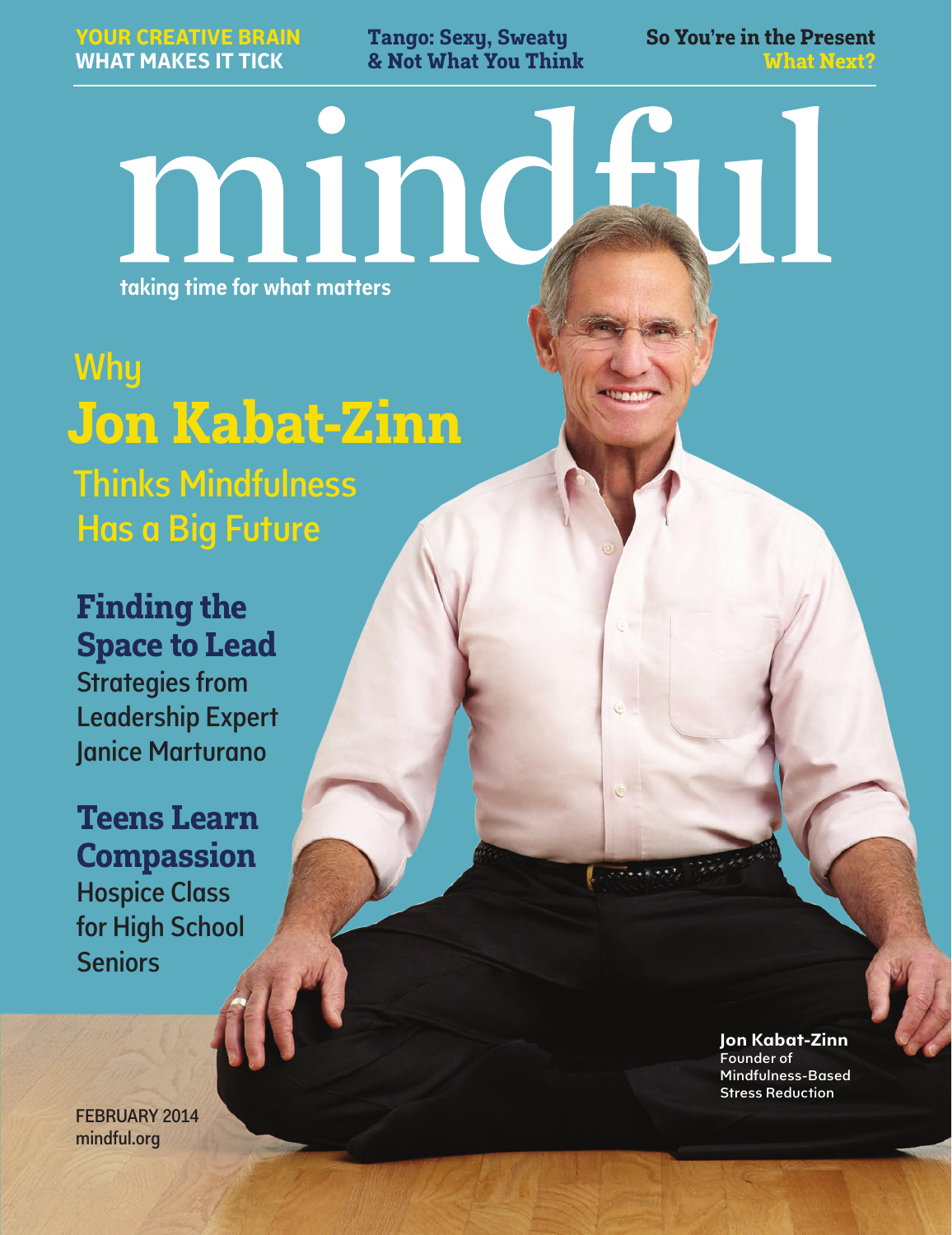*Mindfulness practices help everyone involved in the bullying triad the bully, the victim, and the witness.*

**Janice Houlihan, left, and Laura Bakosh, cofounders of the nonprofit organization Inner Explorer, which offers mindfulness programs for schools.**

**<www.mindful.org>** 

now